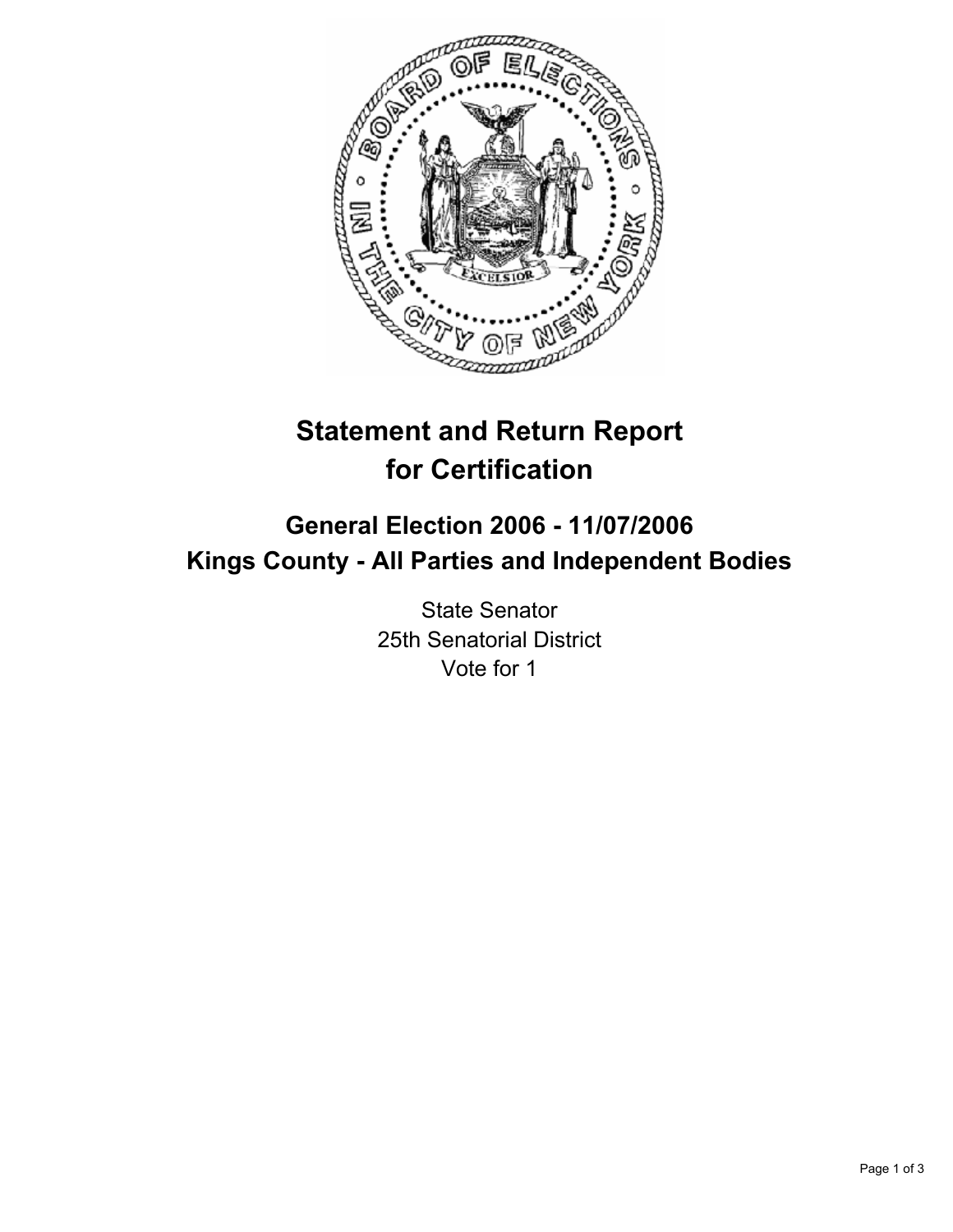

### **Assembly District 50**

| PUBLIC COUNTER                      | 4,244 |
|-------------------------------------|-------|
| EMERGENCY                           | 4     |
| ABSENTEE/MILITARY                   | 58    |
| AFFIDAVIT                           | 120   |
| Total Ballots                       | 4,440 |
| MARTIN CONNOR (DEMOCRATIC)          | 2,688 |
| KEN DIAMONDSTONE (WORKING FAMILIES) | 335   |
| Total Votes                         | 3,023 |
| Unrecorded                          | 1,417 |

#### **Assembly District 51**

| PUBLIC COUNTER                      | 59 |
|-------------------------------------|----|
| <b>EMERGENCY</b>                    |    |
| ABSENTEE/MILITARY                   |    |
| <b>AFFIDAVIT</b>                    |    |
| <b>Total Ballots</b>                | 63 |
| MARTIN CONNOR (DEMOCRATIC)          | 43 |
| KEN DIAMONDSTONE (WORKING FAMILIES) | 8  |
| <b>Total Votes</b>                  | 51 |
| Unrecorded                          | 12 |

#### **Assembly District 52**

| PUBLIC COUNTER                      | 17,339 |
|-------------------------------------|--------|
| <b>EMERGENCY</b>                    |        |
| ABSENTEE/MILITARY                   | 491    |
| <b>AFFIDAVIT</b>                    | 608    |
| <b>Total Ballots</b>                | 18,726 |
| MARTIN CONNOR (DEMOCRATIC)          | 11,133 |
| KEN DIAMONDSTONE (WORKING FAMILIES) | 4,242  |
| <b>Total Votes</b>                  | 15,375 |
| Unrecorded                          | 3.351  |

#### **Assembly District 57**

| PUBLIC COUNTER                      |    |
|-------------------------------------|----|
| <b>EMERGENCY</b>                    |    |
| ABSENTEE/MILITARY                   |    |
| AFFIDAVIT                           |    |
| <b>Total Ballots</b>                | 10 |
| MARTIN CONNOR (DEMOCRATIC)          | 6  |
| KEN DIAMONDSTONE (WORKING FAMILIES) |    |
| <b>Total Votes</b>                  |    |
| Unrecorded                          |    |